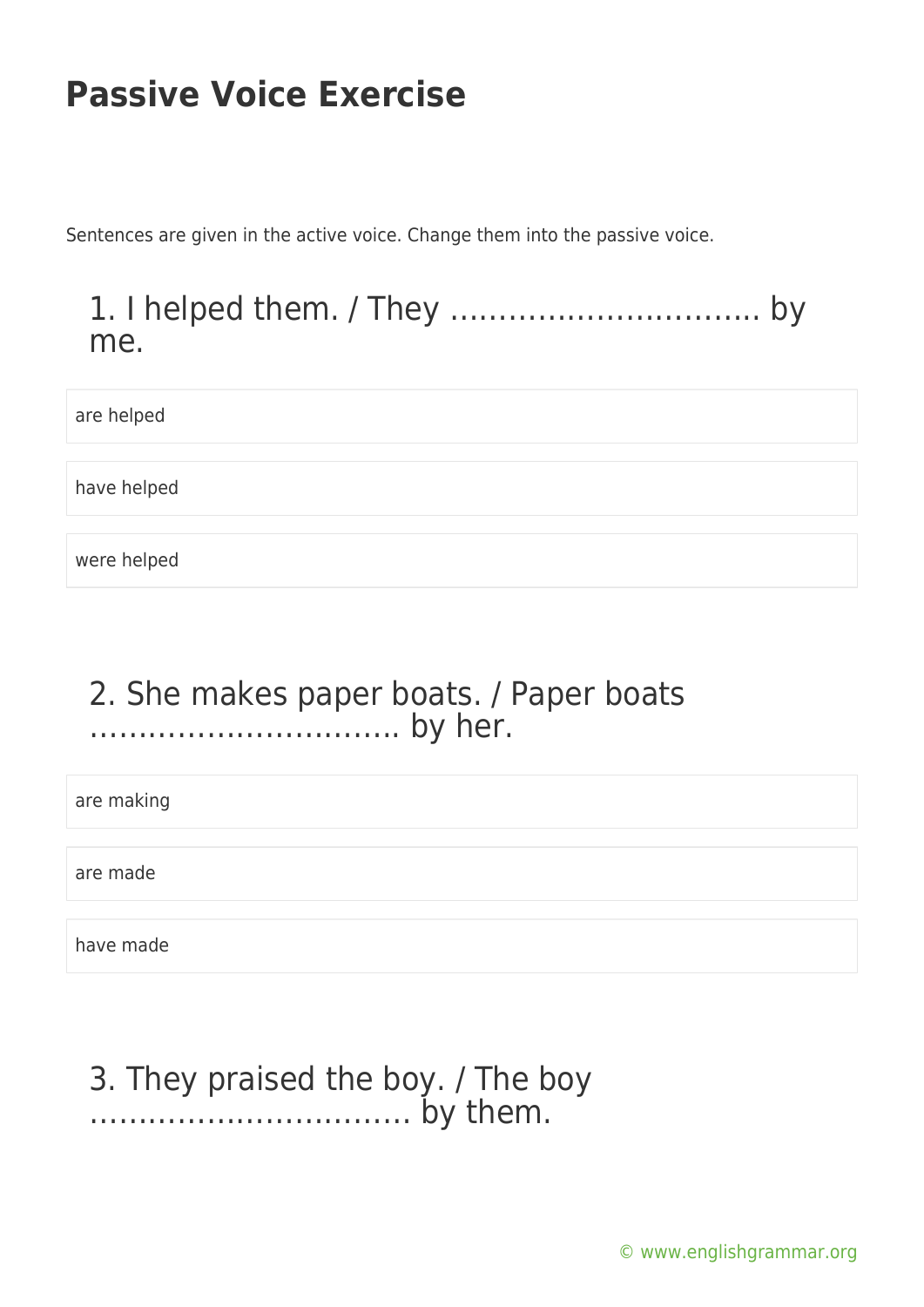has praised

was praised

is praised

### 4. I have sent the parcel. / The parcel ………………………… by me.

is sent

has sent

has been sent

### 5. She helps the poor. / The poor ……………………….. by her.

is helped

are helped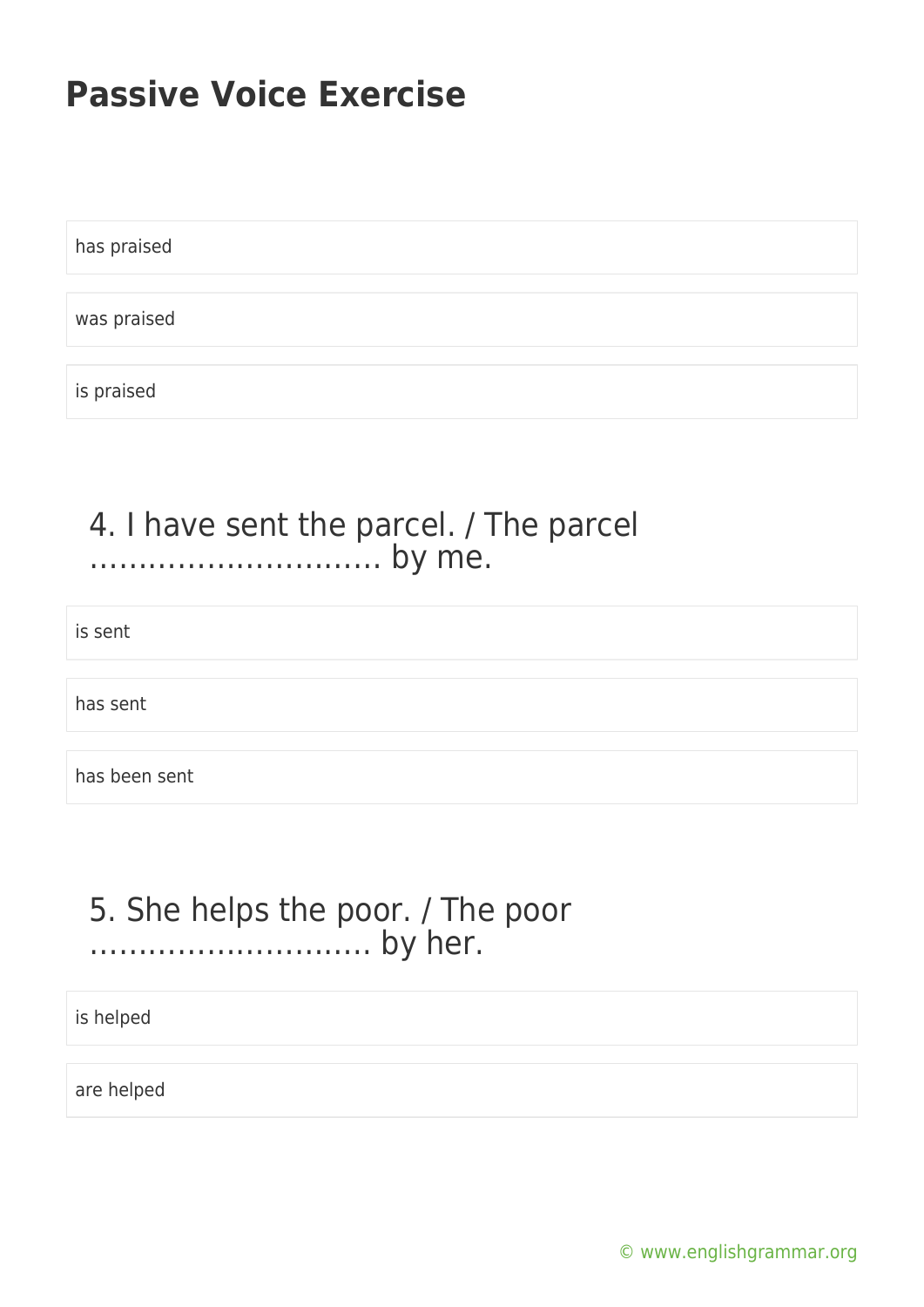have helped

## 6. I know him. / He ……………………………. to me.

knows

is known

has known

### 7. They insulted me. / I ……………………………….. by them.

have insulted

was insulted

have been insulted

### 8. He has written a novel. / A novel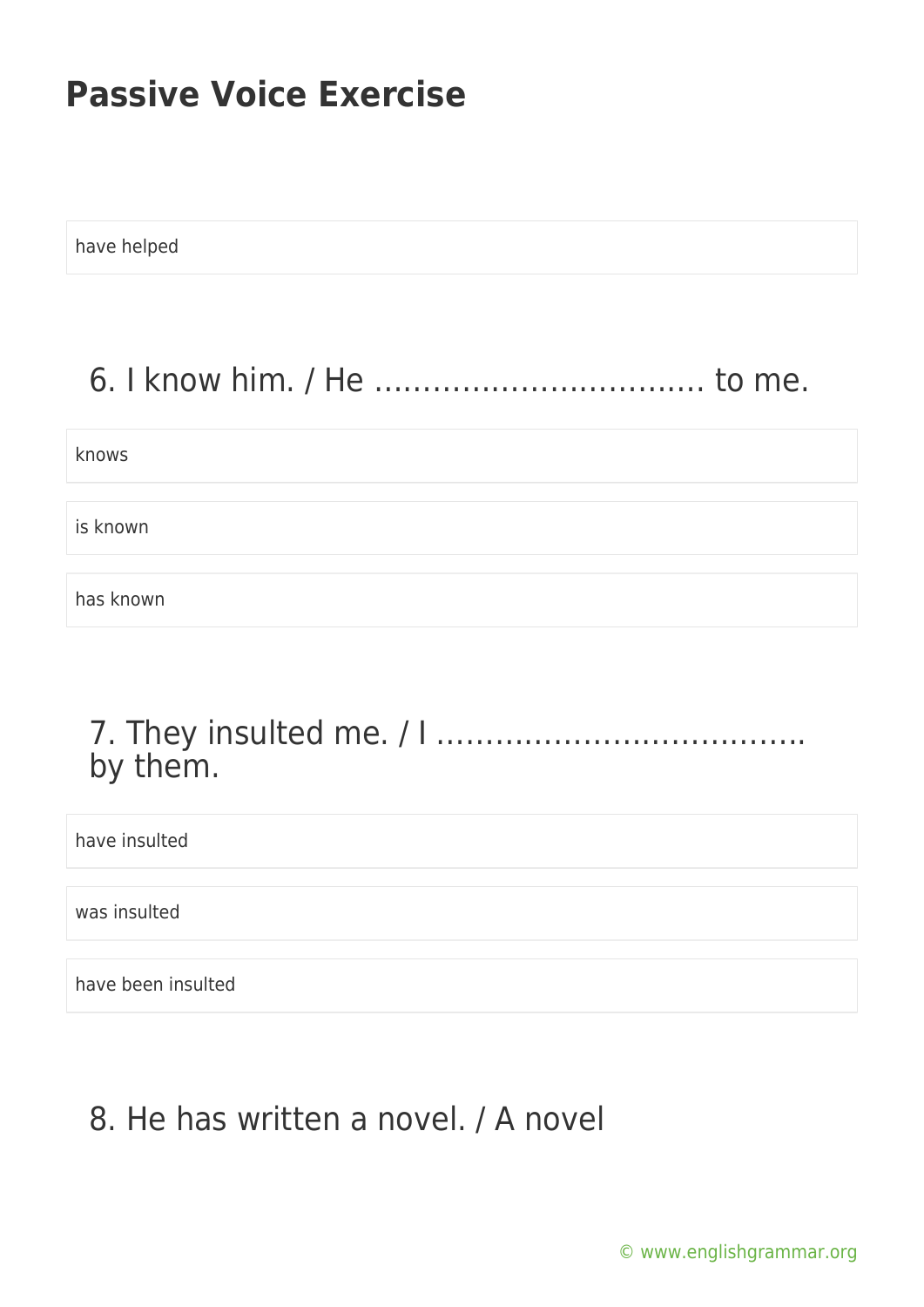……………………………. by him.

is written

was written

has been written

### 9. They are building a new house. / A new house …………………………….. by them.

is built

is being building

is being built

#### 10. She showed me her jewels. / I ……………………………… her jewels.

showed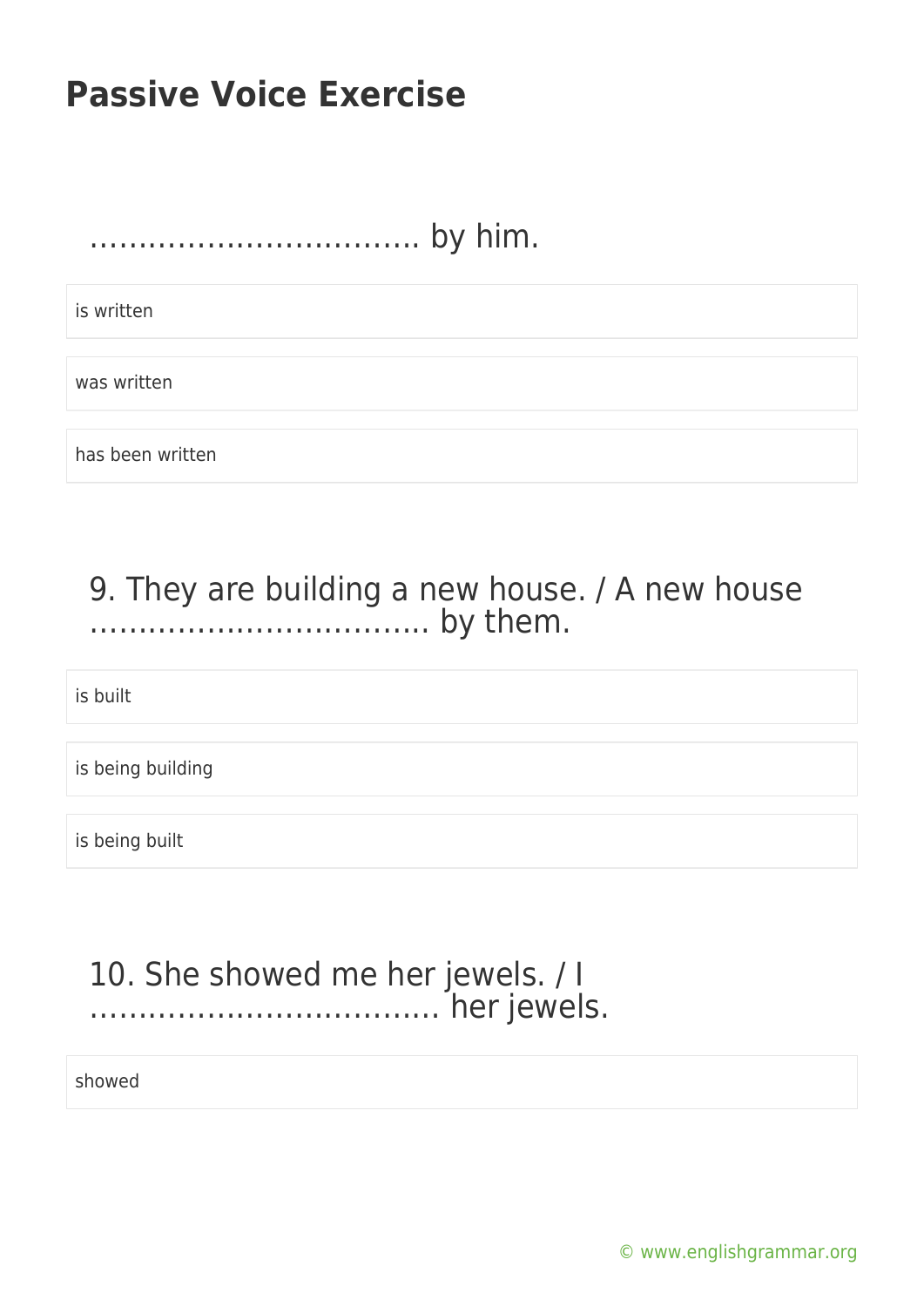have shown

was shown

### 11. They were painting the walls. / The walls ……………………………… by them.

were painted

were being painting

were being painted

### 12. I was drawing a picture. / A picture ………………………………. by me.

was drawn

was being drawn

had been drawn